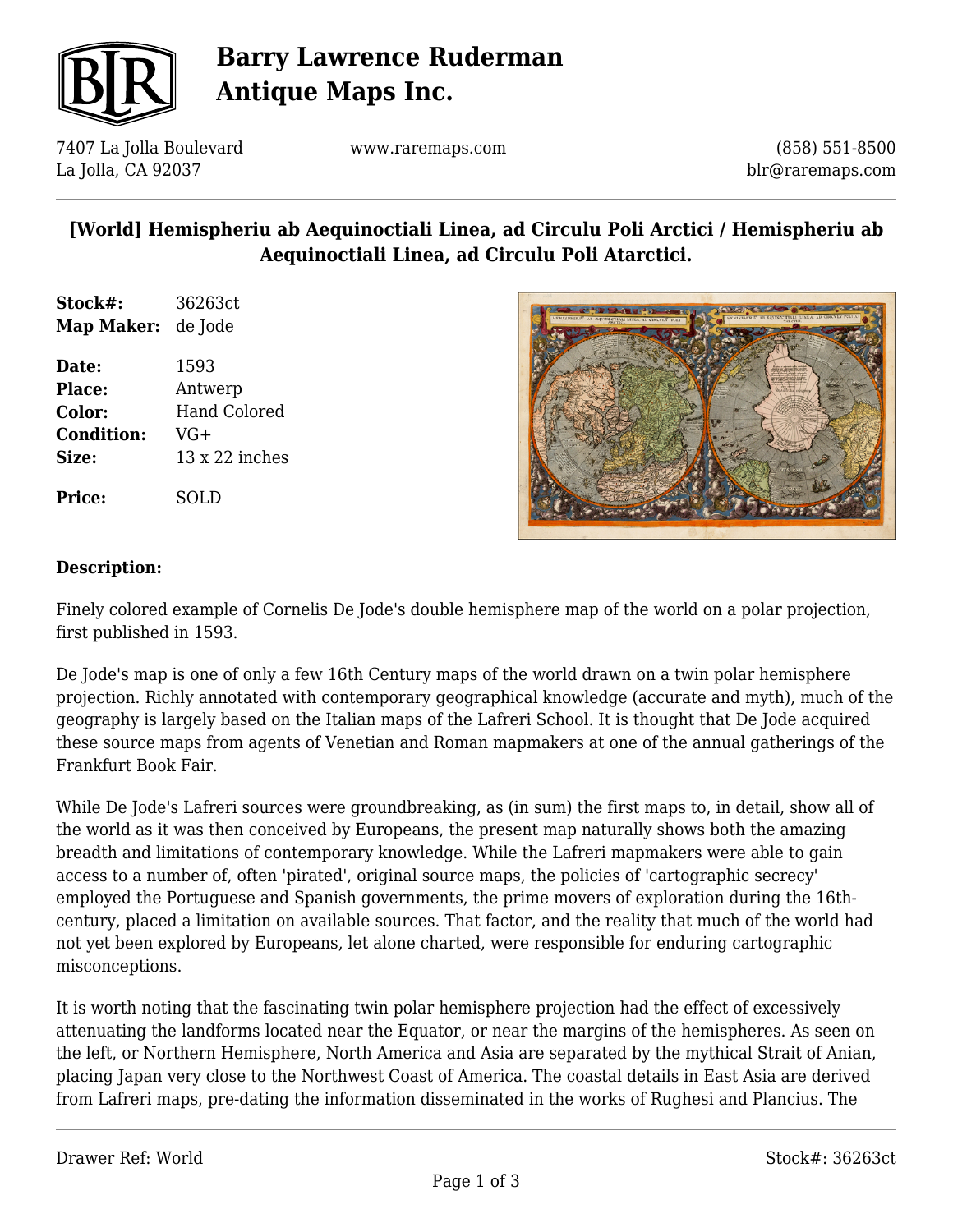

# **Barry Lawrence Ruderman Antique Maps Inc.**

7407 La Jolla Boulevard La Jolla, CA 92037

www.raremaps.com

(858) 551-8500 blr@raremaps.com

#### **[World] Hemispheriu ab Aequinoctiali Linea, ad Circulu Poli Arctici / Hemispheriu ab Aequinoctiali Linea, ad Circulu Poli Atarctici.**

coast of China does not bulge outwards, as it does in reality, but here sweeps diagonally upward, with no sign of Korea (either island or peninsula). The Philippines are also not yet shown in any coherent fashion, as the mapping is still based on Pigafetta's rudimentary reports.

While the Malay Peninsula is easily identifiable, and notes the Portuguese trading base of Malacca (secured in 1511), Sumatra is incorrectly identified as "Taprobana", the archaic name for Sri Lanka. The Indian Subcontinent takes on an unfamiliar, bulbous form, although Sri Lanka correctly appears off of its southeastern tip. The delineation of the coasts of the Arabian Peninsula and Africa are quite fine for the time, emanating from Portuguese sources.

In the Americas, California is named, and the mythical cities of Quivira and Civola are also labeled. The mapping of Eastern Canada and the American Atlantic Seaboard is quite rudimentary. Newfoundland is shown, although Labrador is depicted as an island. The St. Lawrence River is shown to be of an exaggerated breadth, although 'Stadcona' (Quebec City) and 'Hochelaga' (Montreal), Algonquin towns discovered by Jacques Cartier, from 1534 to 1541, are noted. Further south towards Florida, the coasts are bereft of accurate detail, as the map predates John Smith's mapping of Chesapeake Bay and New England.

Turning to the Southern Hemisphere (to the right), a massive 'Terra Australis Incognita' dominates the projection. The Straits of Magellan separate this apocryphal continent from South America, a misconception that would remain in place until Le Maire rounded Cape Horn in 1615. South America is shown on a very wide projection, retaining the bulge made famous in the first edition of Ortelius' map of America. In the eastern seas, Terra Australis is shown to extend upwards into the eastern reaches of the Indonesian Archipelago.

De Jode's map is one of the great icons of map collecting. The map is based upon the now lost first edition of Guillaume Postel's wall map of the World (1581) and a unique set of Globe Gores measuring 2.4 meters x 1.2 meters from circa 1587 known in 1 copy (Bibliotheque Nationale de France), attributed by Marcel Destombes to engravers Antoine Wierix and Adrian Collard, who likely made the map for Cornelis De Jode (referred to by Destombes as the *Antwerp Unicum*).

As noted by Rodney Shirley:

*The map is an interesting adaptation of Guillaume Postel's 1581 world map with some curious features reminiscent of the large anonymous gores probably published in Antwerp in about 1587. In both maps we have the same configuration for the northern coasts - the Gulf of Merosro in North America, the placing of Ter. d Labrador and Nova Zembla, and the odd junction of the eastern part of Asia with one of the large*